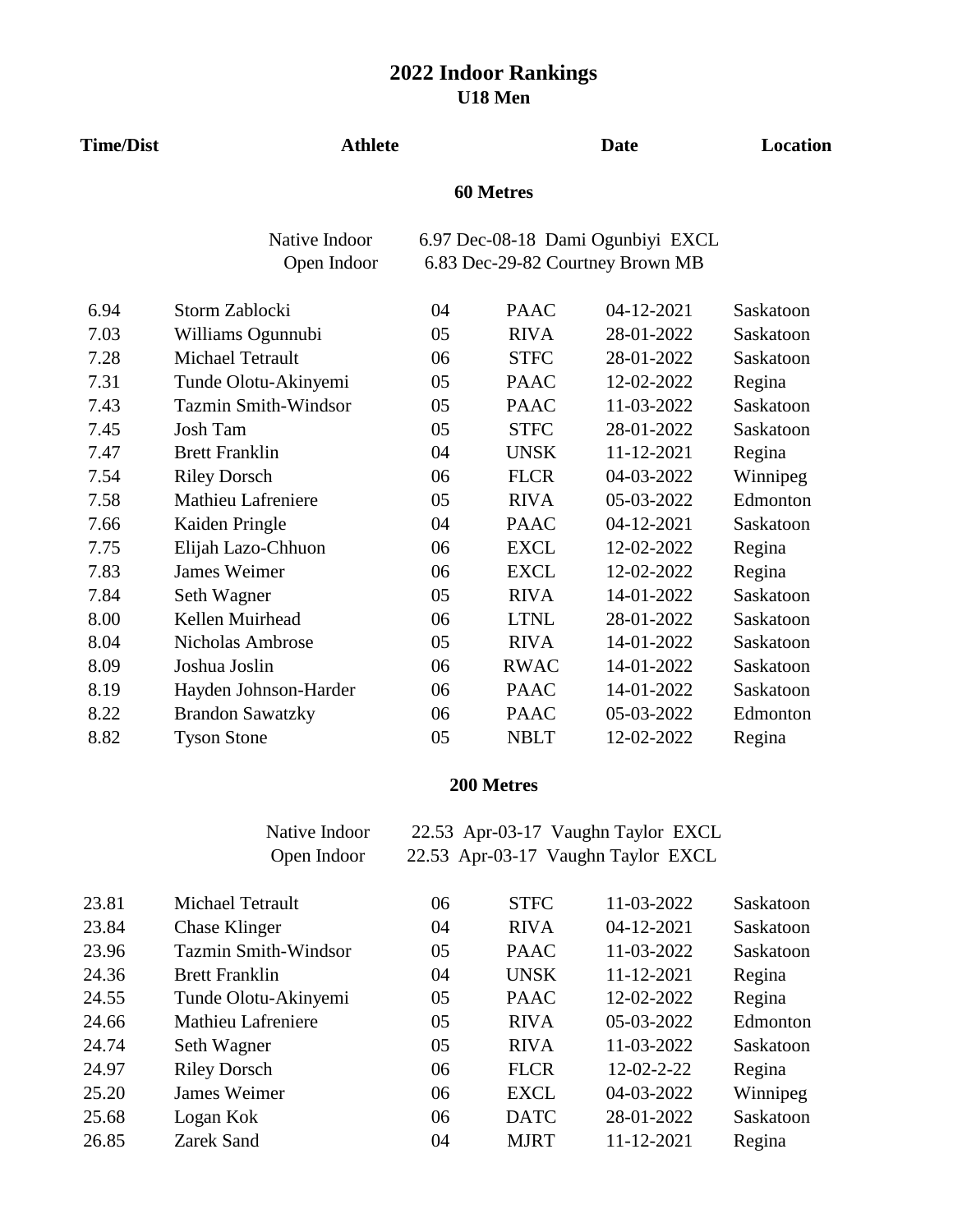| <b>Time/Dist</b> | <b>Athlete</b>               |    |                     | <b>Date</b>                                                          | Location  |  |  |  |
|------------------|------------------------------|----|---------------------|----------------------------------------------------------------------|-----------|--|--|--|
|                  |                              |    | 200 Metres - Cont'd |                                                                      |           |  |  |  |
| 27.13            | Kellen Muirhead              | 06 | <b>LTNL</b>         | 28-01-2022                                                           | Saskatoon |  |  |  |
| 27.28            | Justin Arandia               | 04 | <b>MJRT</b>         | 11-12-2021                                                           | Regina    |  |  |  |
| 27.29            | Dalen Ives                   | 05 | <b>STFC</b>         | 04-12-2021                                                           | Saskatoon |  |  |  |
| 30.18            | <b>Tyson Stone</b>           | 05 | <b>NBLT</b>         | 12-02-2022                                                           | Regina    |  |  |  |
|                  |                              |    | 300 Metres          |                                                                      |           |  |  |  |
|                  | Native Indoor                |    |                     | 35.17 Dec-02-06 Joel Senick RIVA                                     |           |  |  |  |
|                  | Open Indoor                  |    |                     | 35.17 Dec-02-06 Joel Senick RIVA                                     |           |  |  |  |
| 38.16            | <b>Michael Tetrault</b>      | 06 | <b>STFC</b>         | 05-03-2022                                                           | Edmonton  |  |  |  |
| 39.41            | <b>Mathieu Lafreniere</b>    | 05 | <b>RIVA</b>         | 14-01-2022                                                           | Saskatoon |  |  |  |
| 39.92            | Seth Wagner                  | 05 | <b>RIVA</b>         | 14-01-2022                                                           | Saskatoon |  |  |  |
| 43.16            | Joshua Joslin                | 06 | <b>RWAC</b>         | 14-01-2022                                                           | Saskatoon |  |  |  |
| 43.67            | Nicholas Ambrose             | 05 | <b>RIVA</b>         | 14-01-2022                                                           | Saskatoon |  |  |  |
|                  |                              |    | 400 Metres          |                                                                      |           |  |  |  |
|                  | Native Indoor<br>Open Indoor |    |                     | 50.32 Mar-31-06 Joel Senick RIVA<br>50.32 Mar-31-06 Joel Senick RIVA |           |  |  |  |
| 57.50            | <b>James Weimer</b>          | 06 | <b>EXCL</b>         | 04-03-2022                                                           | Winnipeg  |  |  |  |
| <b>Hand Time</b> |                              |    |                     |                                                                      |           |  |  |  |
| 1:00.6h          | Huahui Guan                  | 04 | <b>RIVA</b>         | 04-12-2021                                                           | Saskatoon |  |  |  |
|                  | 600 Metres                   |    |                     |                                                                      |           |  |  |  |
|                  | Native Indoor                |    |                     | 1:21.92 Dec-10-11 Jordan Wand QCST                                   |           |  |  |  |
|                  | Open Indoor                  |    |                     | 1:21.36 Apr-26-85 Mark Lynch AB                                      |           |  |  |  |
| 1:25.62          | Michael Hussey               | 06 | <b>STFC</b>         | 11-03-2022                                                           | Saskatoon |  |  |  |
| 1:35.45          | Lukas Gurski                 | 05 | <b>STFC</b>         | 05-03-2022                                                           | Edmonton  |  |  |  |
| 1:40.79          | <b>Jesse Sukut</b>           | 05 | <b>STFC</b>         | 11-03-2022                                                           | Saskatoon |  |  |  |
| 1:49.92          | Luke Nightingale             | 06 | <b>RWAC</b>         | 11-03-2022                                                           | Saskatoon |  |  |  |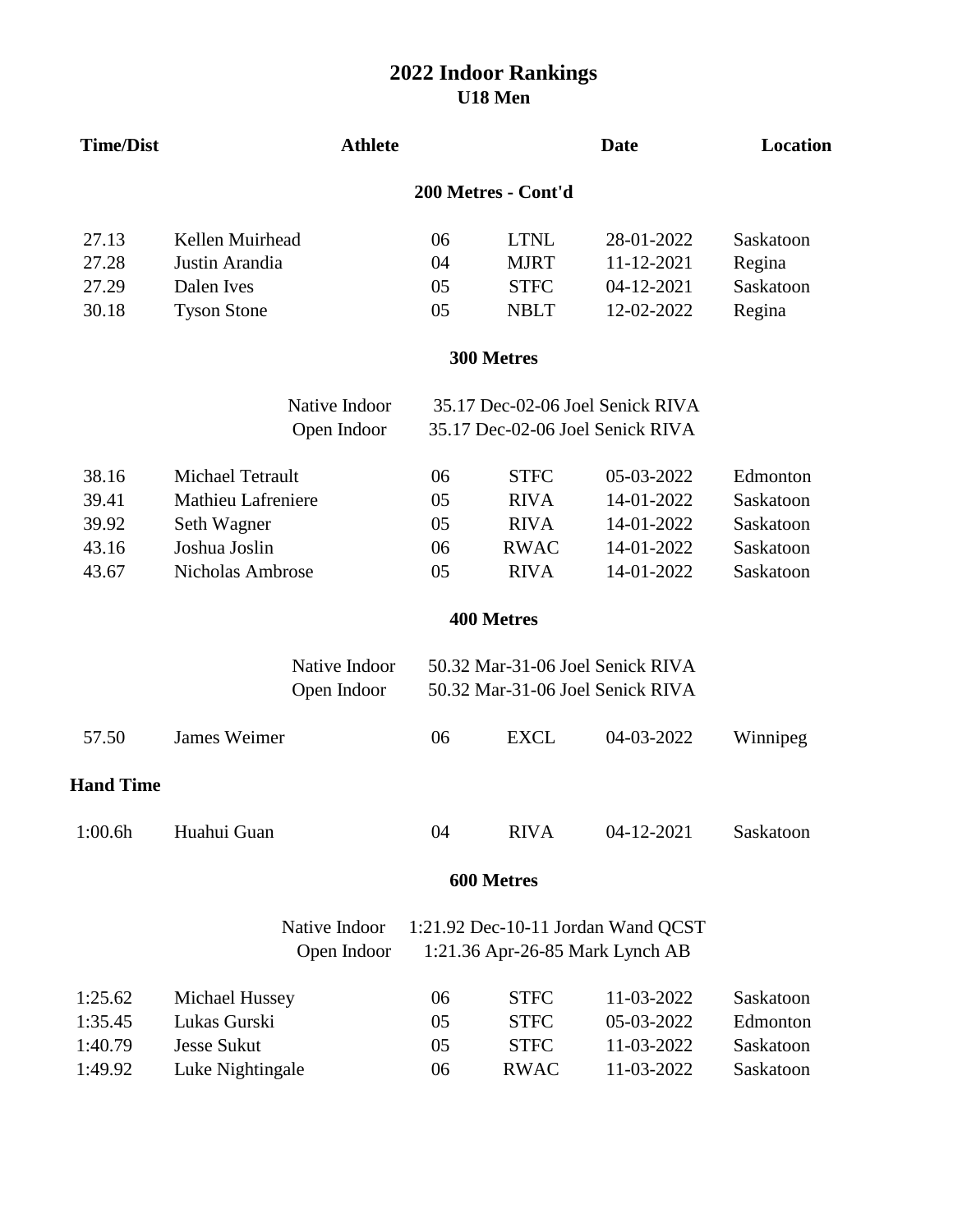| <b>Time/Dist</b> | <b>Athlete</b>        |    |             | <b>Date</b>                          | Location  |
|------------------|-----------------------|----|-------------|--------------------------------------|-----------|
|                  |                       |    |             |                                      |           |
|                  | Native Indoor         |    |             | 1:56.56 Dec-03-05 Darren Mazzei QCST |           |
|                  | Open Indoor           |    |             | 1:56.56 Dec-03-05 Darren Mazzei QCST |           |
| 2:03.37          | Killian Naughton      | 06 | <b>EXCL</b> | 04-03-2022                           | Winnipeg  |
| 2:04.80          | Jacob Klassen         | 06 | <b>PAAC</b> | 11-03-2022                           | Saskatoon |
| 2:06.07          | <b>Brett MacLean</b>  | 06 | <b>EXCL</b> | 04-03-2022                           | Winnipeg  |
| 2:08.41          | <b>Ethan Randall</b>  | 05 | <b>RIVA</b> | 11-03-2022                           | Saskatoon |
| 2:09.36          | Jayvin Cross Child    | 05 | <b>RWAC</b> | 11-03-2022                           | Saskatoon |
| 2:09.68          | <b>Adonias Downes</b> | 06 | <b>EXCL</b> | 12-02-2022                           | Regina    |
| 2:11.85          | Ian Teichler          | 06 | <b>EXCL</b> | 04-03-2022                           | Winnipeg  |
| 2:12.61          | Gilbert Chan          | 05 | <b>STFC</b> | 11-03-2022                           | Saskatoon |
| 2:18.16          | James Weimer          | 06 | <b>EXCL</b> | 12-02-2022                           | Regina    |
| 2:32.77          | <b>Isaac Der</b>      | 04 | <b>UNSK</b> | 11-12-2021                           | Regina    |
| <b>Hand Time</b> |                       |    |             |                                      |           |
| 2:13.2h          | Jayvin Cross Child    | 05 | <b>RWAC</b> | 04-12-2021                           | Saskatoon |

#### **1000 Metres**

Native Indoor 2:31.63 Jan-31-20 Adam Mytopher URTC 2:29.99 Apr-26-85 Mark Lynch AB

| 2:35.13 | Michael Hussey          | 06 | <b>STFC</b> | 05-03-2022 | Edmonton  |
|---------|-------------------------|----|-------------|------------|-----------|
| 2:38.60 | Jacob Klassen           | 06 | <b>PAAC</b> | 05-03-2022 | Edmonton  |
| 2:38.88 | <b>Nathanial Dosman</b> | 05 | <b>RIVA</b> | 05-03-2022 | Edmonton  |
| 2:47.84 | <b>Adonias Downes</b>   | 06 | <b>EXCL</b> | 28-01-2022 | Saskatoon |
| 2:50.16 | Jayvin Cross Child      | 05 | <b>RWAC</b> | 28-01-2022 | Saskatoon |
| 2:52.08 | Gilbert Chan            | 05 | <b>STFC</b> | 28-01-2022 | Saskatoon |
| 2:55.46 | Rayane Zoumar           | 06 | <b>STFC</b> | 28-01-2022 | Saskatoon |
| 3:02.83 | Kalan Johnson           | 06 | <b>PAAC</b> | 28-01-2022 | Saskatoon |
| 3:34.36 | Luke Nightingale        | 06 | <b>RWAC</b> | 18-02-2022 | Saskatoon |
|         |                         |    |             |            |           |

#### **1500 Metres**

Open Indoor 3:57.39 Dec-28-84 Mark Lynch AB Native Indoor 4:00.09 Mar-02-00 Simon Bairu HAR

| 4:12.98 | <b>Nathanial Dosman</b> | <b>RIVA</b> | 11-03-2022 | Saskatoon |
|---------|-------------------------|-------------|------------|-----------|
|         |                         |             |            |           |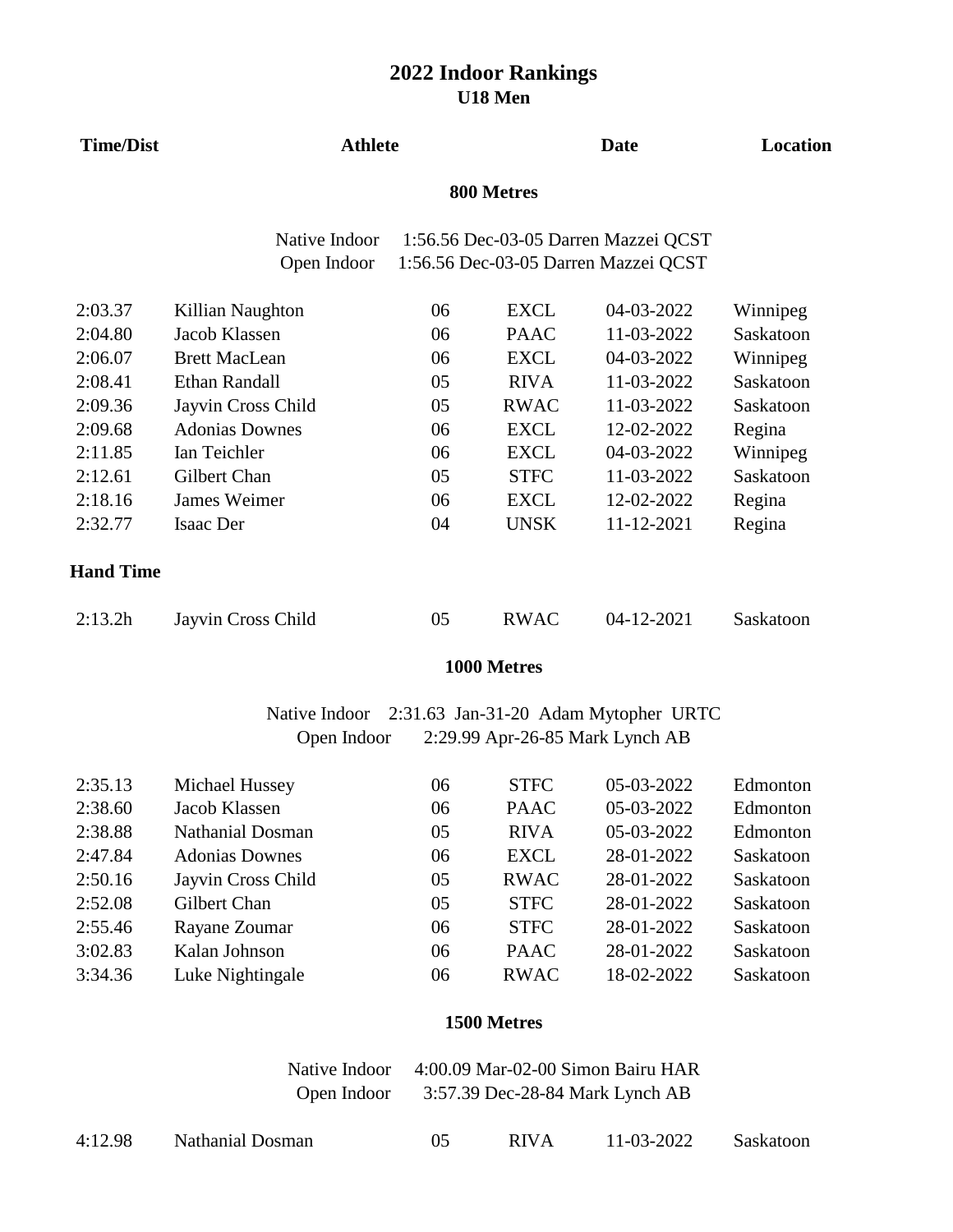| <b>Time/Dist</b> |                       | <b>Athlete</b> |    |                      | Date       | Location  |
|------------------|-----------------------|----------------|----|----------------------|------------|-----------|
|                  |                       |                |    | 1500 Metres - Cont'd |            |           |
| 4:17.46          | Killian Naughton      |                | 06 | EXCL                 | 04-03-2022 | Winnipeg  |
| 4:21.19          | Jacob Klassen         |                | 06 | <b>PAAC</b>          | 05-03-2022 | Edmonton  |
| 4:24.08          | <b>Adonias Downes</b> |                | 06 | <b>EXCL</b>          | 04-03-2022 | Winnipeg  |
| 4:24.72          | <b>Brett MacLean</b>  |                | 06 | <b>EXCL</b>          | 04-03-2022 | Winnipeg  |
| 4:27.87          | Ethan Randall         |                | 05 | <b>RIVA</b>          | 14-01-2022 | Saskatoon |
| 4:31.16          | Jayvin Cross Child    |                | 05 | <b>RWAC</b>          | 05-03-2022 | Edmonton  |
| 4:37.50          | Gilbert Chan          |                | 05 | <b>STFC</b>          | 05-03-2022 | Edmonton  |
| 4:39.21          | Kalan Johnson         |                | 06 | <b>PAAC</b>          | 05-03-2022 | Edmonton  |
| 4:48.01          | Ian Teichler          |                | 06 | <b>EXCL</b>          | 04-03-2022 | Winnipeg  |
| 5:22.47          | Jackson Hufnagel      |                | 06 | <b>PAAC</b>          | 14-01-2022 | Saskatoon |
| 5:44.75          | Kyle Gel              |                | 04 | <b>EXCL</b>          | 11-12-2021 | Regina    |
|                  |                       |                |    |                      |            |           |

#### **3000 Metres**

|          | Native Indoor           | 8:40.15 Mar-02-00 Simon Bairu HAR |             |            |            |
|----------|-------------------------|-----------------------------------|-------------|------------|------------|
|          | Open Indoor             | 8:38.6h Dec-30-80 Chris Judge AB  |             |            |            |
| 9:21.49  | <b>Nathanial Dosman</b> | 05                                | <b>RIVA</b> | 26-03-2022 | Saint John |
| 9:44.90  | Ethan Randall           | 05                                | <b>RIVA</b> | 18-02-2022 | Saskatoon  |
| 9:50.18  | Rayane Zoumar           | 06                                | <b>STFC</b> | 05-03-2022 | Edmonton   |
| 9:51.28  | Jayvin Cross Child      | 05                                | <b>RWAC</b> | 18-02-2022 | Saskatoon  |
| 10:20.01 | Gilbert Chan            | 05                                | <b>STFC</b> | 05-03-2022 | Edmonton   |

## **60m Hurdles .91m**

Native Indoor 7.95 Feb-18-17 Payne Wylie RIVA Open Indoor 7.95 Feb-18-17 Payne Wylie RIVA

| 8.60  | Josh Tam           | 05 | <b>STEC</b> | 12-02-2022          | Edmonton  |
|-------|--------------------|----|-------------|---------------------|-----------|
| 8.85  | Mathieu Lafreniere | 05 | <b>RIVA</b> | $0.5 - 0.3 - 20.22$ | Edmonton  |
| 11.54 | Campbell Moore     | 06 | <b>STFC</b> | 14-01-2022          | Saskatoon |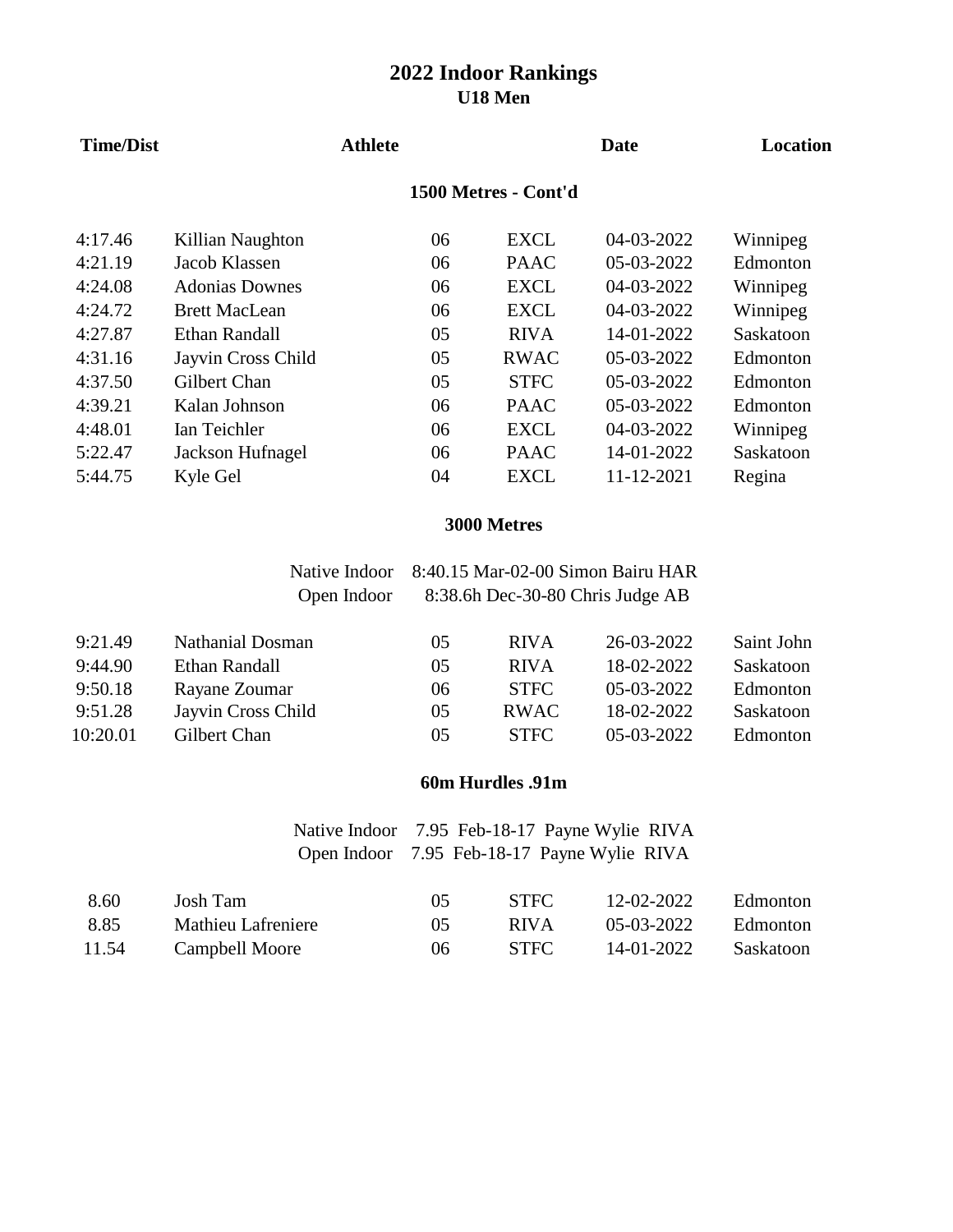| <b>Time/Dist</b>  | <b>Athlete</b>               |                  | <b>Date</b>       | Location                                                                |           |
|-------------------|------------------------------|------------------|-------------------|-------------------------------------------------------------------------|-----------|
|                   |                              | <b>High Jump</b> |                   |                                                                         |           |
|                   | Native Indoor<br>Open Indoor |                  |                   | 2.03m Dec-10-95 Blake Cumming YLTC<br>2.18m Feb-28-82 Alain Metellus QC |           |
| 1.70m             | <b>Brandon Sawatzky</b>      | 06               | <b>PAAC</b>       | 05-03-2022                                                              | Edmonton  |
| 1.70m             | Logan Kok                    | 06               | <b>DATC</b>       | 18-02-2022                                                              | Saskatoon |
| 1.60m             | <b>Nicholas Ambrose</b>      | 05               | <b>RIVA</b>       | 05-03-2022                                                              | Edmonton  |
| 1.60m             | Seth Wagner                  | 05               | <b>RIVA</b>       | 28-01-2022                                                              | Saskatoon |
| 1.30m             | <b>Tyson Stone</b>           | 05               | <b>NBLT</b>       | 12-02-2022                                                              | Regina    |
|                   |                              |                  | <b>Pole Vault</b> |                                                                         |           |
|                   | Native Indoor                |                  |                   | 4.76m Dec-10-95 Ian Bashnick RWCK                                       |           |
|                   | Open Indoor                  |                  |                   | 4.76m Dec-10-95 Ian Bashnick RWCK                                       |           |
| 3.84m             | <b>Josh Tam</b>              | 05               | <b>STFC</b>       | 11-03-2022                                                              | Saskatoon |
| 2.90 <sub>m</sub> | <b>Nicholas Ambrose</b>      | 05               | <b>RIVA</b>       | 05-03-2022                                                              | Edmonton  |
| 2.70 <sub>m</sub> | <b>Ethan Morhart</b>         | 04               | <b>EXCL</b>       | 11-12-2021                                                              | Regina    |
| 2.60m             | Noah Morhart                 | 06               | <b>EXCL</b>       | 12-02-2022                                                              | Regina    |
| 2.50 <sub>m</sub> | Jackson Kitz                 | 05               | <b>EXCL</b>       | 12-02-2022                                                              | Regina    |
| 2.20m             | <b>Brett Franklin</b>        | 04               | <b>UNSK</b>       | 11-12-2021                                                              | Regina    |
|                   |                              |                  | <b>Long Jump</b>  |                                                                         |           |
|                   | Native Indoor                |                  |                   | 6.90m Feb-16-96 Shawn Peters RAT                                        |           |
|                   | Open Indoor                  |                  |                   | 6.90m Feb-16-96 Shawn Peters RAT                                        |           |
| 6.29m             | Michael Tetrault             | 06               | <b>STFC</b>       | 18-02-2022                                                              | Saskatoon |
| 6.13m             | Lukas Gurski                 | 05               | <b>STFC</b>       | 05-03-2022                                                              | Edmonton  |
| 5.97m             | Mathieu Lafreniere           | 05               | <b>RIVA</b>       | 05-03-2022                                                              | Edmonton  |
| 5.65m             | <b>Riley Dorsch</b>          | 06               | <b>FLCR</b>       | 04-03-2022                                                              | Winnipeg  |
| 4.86m             | <b>Ben Cann</b>              | 06               | <b>EXCL</b>       | 04-03-2022                                                              | Winnipeg  |
| 3.77m             | <b>Tyson Stone</b>           | 05               | <b>NBLT</b>       | 12-02-2022                                                              | Regina    |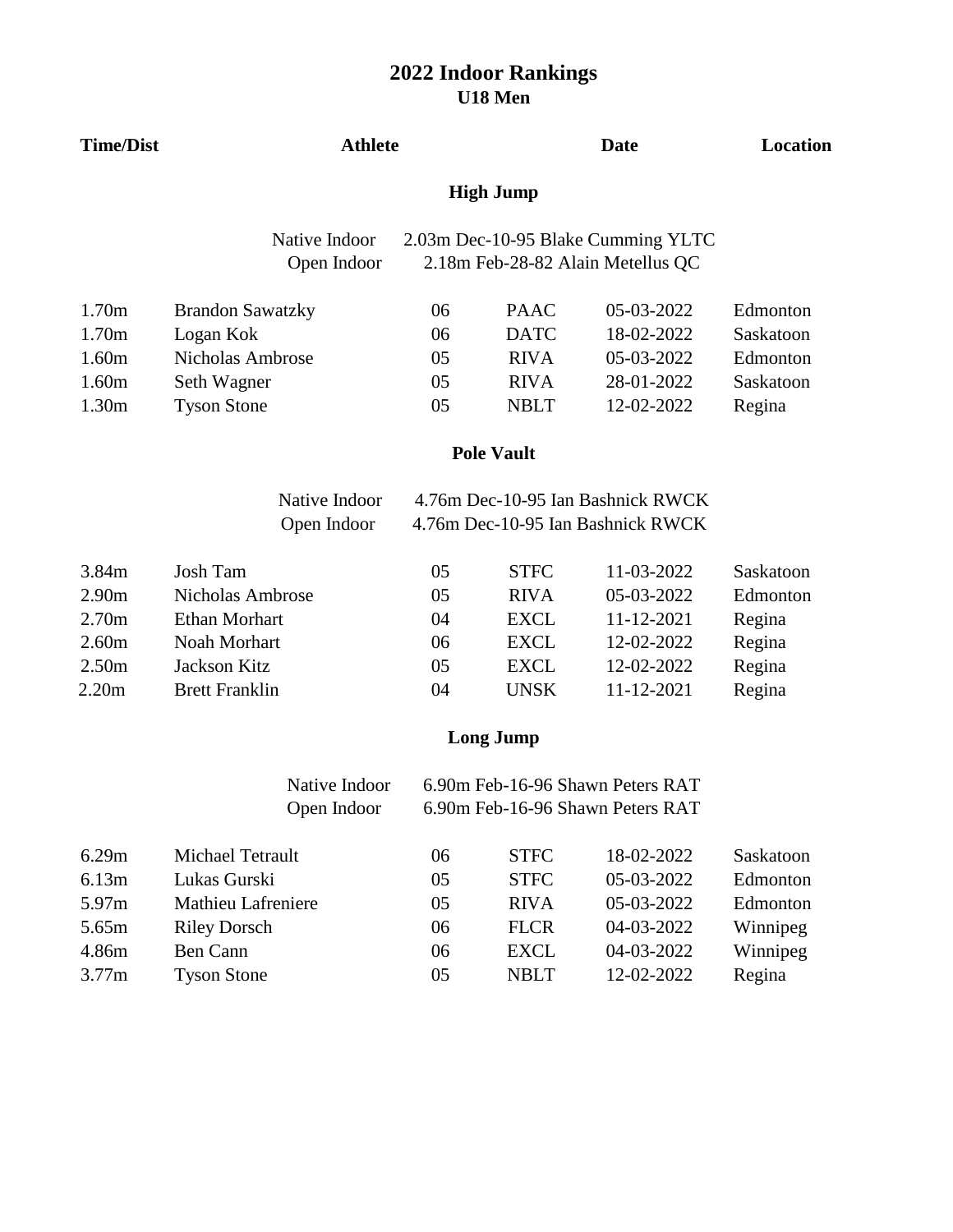## **U18 Men 2022 Indoor Rankings**

| <b>Time/Dist</b>                                                                                           | <b>Athlete</b>                                  |          |                            | <b>Date</b>                                                                    |                       |  |  |  |
|------------------------------------------------------------------------------------------------------------|-------------------------------------------------|----------|----------------------------|--------------------------------------------------------------------------------|-----------------------|--|--|--|
|                                                                                                            | <b>Triple Jump</b>                              |          |                            |                                                                                |                       |  |  |  |
|                                                                                                            | Native Indoor<br>Open Indoor                    |          |                            | 13.89m Feb-29-96 Shawn Peters RAT<br>13.89m Feb-29-96 Shawn Peters RAT         |                       |  |  |  |
| 11.86m<br>10.37m                                                                                           | Lukas Gurski<br><b>Ben Cann</b>                 | 05<br>06 | <b>STFC</b><br><b>EXCL</b> | 05-03-2022<br>04-03-2022                                                       | Edmonton<br>Winnipeg  |  |  |  |
|                                                                                                            | <b>Shot Put 5kg</b>                             |          |                            |                                                                                |                       |  |  |  |
|                                                                                                            | Native Indoor<br>Open Indoor                    |          |                            | 16.90m Dec-02-06 Chris Pickering MJRT<br>16.90m Dec-02-06 Chris Pickering MJRT |                       |  |  |  |
| 11.67m<br>10.16m                                                                                           | <b>Carson Bissky</b><br><b>Brandon Sawatzky</b> | 06<br>06 | <b>PAAC</b><br><b>PAAC</b> | 11-03-2022<br>05-03-2022                                                       | Saskatoon<br>Edmonton |  |  |  |
|                                                                                                            |                                                 |          | <b>Weight Throw 9.07kg</b> |                                                                                |                       |  |  |  |
| Native Indoor<br>21.68m Dec-01-12 Tory Shewfelt EXCL<br>Open Indoor<br>21.68m Dec-01-12 Tory Shewfelt EXCL |                                                 |          |                            |                                                                                |                       |  |  |  |
| 10.35m                                                                                                     | <b>Carson Bissky</b>                            | 06       | <b>PAAC</b>                | 12-02-2022                                                                     | Regina                |  |  |  |